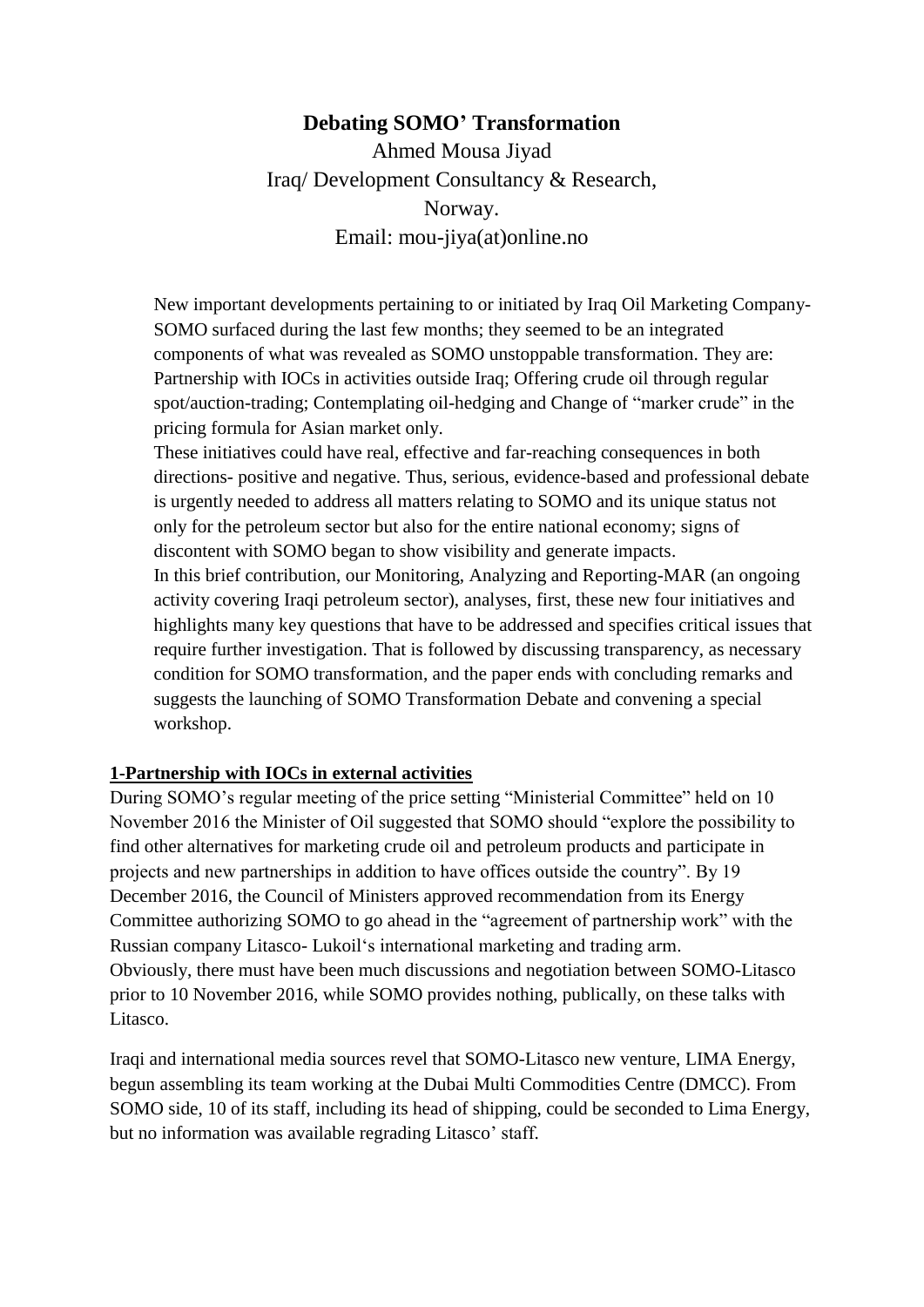Apart from the above neither SOMO nor the Ministry of Oil provides important and essential information on this partnership. Also Ministry reports on the recent visit of the Oil Minster to Moscow, at Lukoil invitation, made no reference to LIMA.

Also, nothing disclosed regarding the main provisions of the agreement between SOMO and Litasco; Ownership and management structure of the company- LIMA Energy; legal framework and governing law; company article of association; matters relating to auditing, accountability; economic feasibility and justification. These are only a few examples of basic issues that should be assessed thoroughly and factually.

Therefore, it is an obligation on SOMO and on the Ministry to disclose all information, data, documents, studies and alike relating to these issues regarding LIMA and the "agreement of partnership work" with the Russian company Litasco.

Without such information it would be difficult to assess the viability of the joint venture from SOMO and Iraq interests' point of view.

SOMO, as a public company, might have the mandate to conclude such a joint venture under Public Company Law 22 of 1997. Also this cooperation opportunity could very well bring advantages to and prove to be beneficial to SOMO in many aspects. Nevertheless, there are strong premises to argue, as elaborated latter, that SOMO is much more than a public company and, thus, these "external" activities should not be considered as "company matters"; they are not. But even if they are, then full transparency becomes a must to assess whether such an act complies with the Constitutional principle of "best interest for the Iraqi people". Finally, one could argue that if this joint venture is beneficial to SOMO and to Iraq, why then it is kept in secrecy!?

## **2- Monthly crude oil auctions or spot-trading**

The second development, which seems closely linked to the first one, is the declared readiness by SOMO to offer for "spot-trading" two cargos of 1 million barrel each per month. The plan, as stated by SOMO DG, covers Basra Light, but if the operation succeeds over the next two or three months, then SOMO may increase the quantity or include Basra Heavy. That actually what has been done and the auctions were at Dubai Mercantile Exchange-DME.

Based on DME data, SOMO has between 30 April (for June loading) and 28 August (for October loading) 2017 sold 14 million barrels/mb divided between Basra Light and Basra Heavy at 8mb and 6mb respectively. 2 million barrels were auctioned in each of April, May and July while 4 million barrels were auctioned in each of June and August.

Basra Light cargos were bid at a premium ranged between 17 Cents to 31 Cents a barrel over SOMO' official selling price- OSP for the corresponding two months future loading; giving an average premium of 26.8 Cents/ barrel.

Basra Heavy gained much higher premium ranging between \$1.18/b and \$1.63/b over SOMO's OSP, giving an average premium of \$1.393/b.

From these premiums SOMO generated extra revenues of \$10.5 million (the red columns) over its OSP for the corresponding future loadings. The following chart exhibits these auctions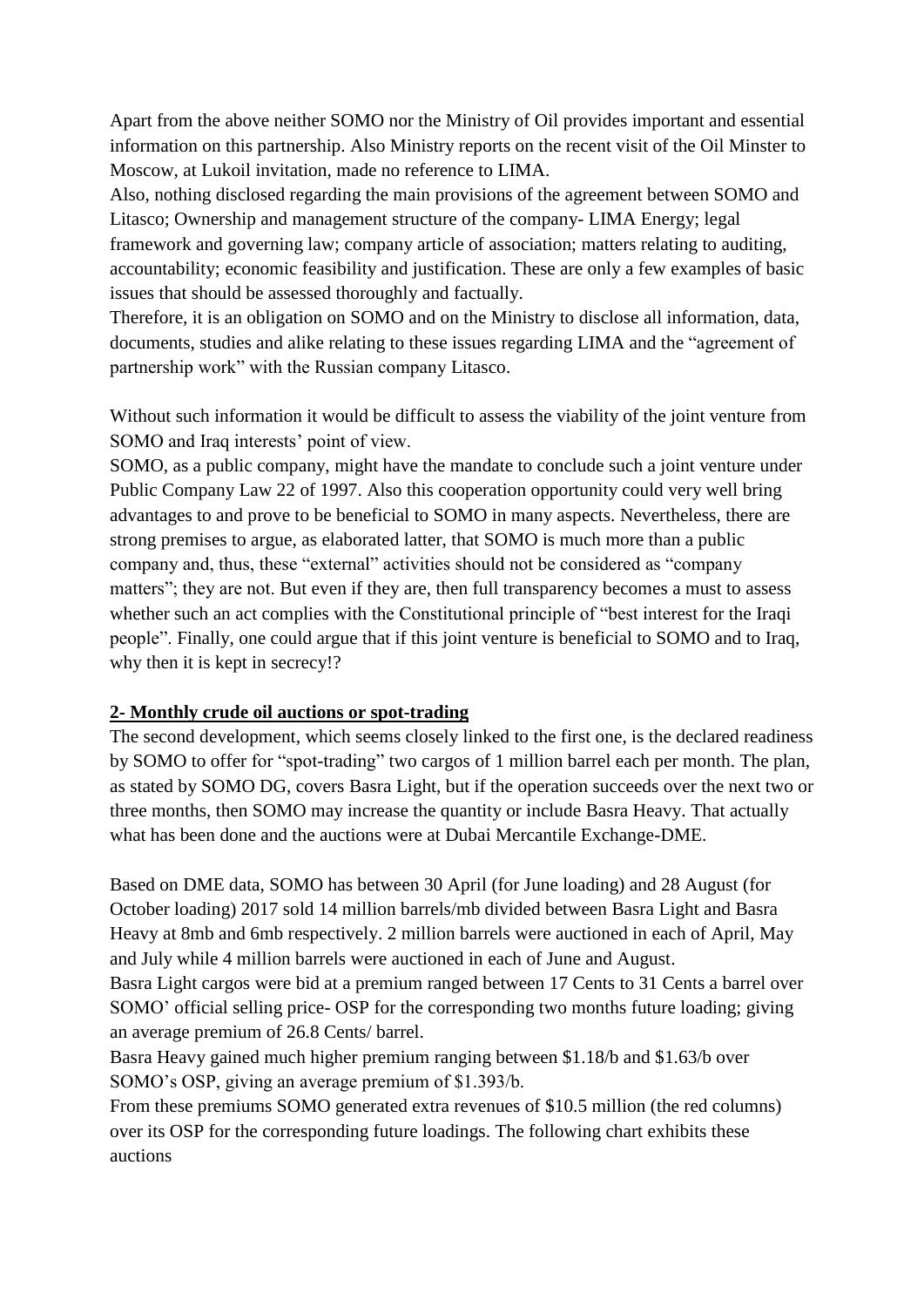



Source and notes on Chart 1: compiled by the author based on DME data. Premium (yellow curves) is in US Dollar a barrel and reads on the left-side of the chart; Cargo premium (red columns) is in total million US Dollar per each cargo and reads on right-side of the chart. Basra Light auctions are on the left part while Basra Heavy auctions are on right part of the chart.

Undoubtedly, these auctions have many advantages for SOMO and for Iraq.

**First**, such premiums or price-differential between "auction" and "Term-Contracts" means sizeable extra revenues (estimated as mentioned above at \$10.5 million so far), especially at current fiscal crisis in the country;

**Second**, they provide SOMO with new "marketing flexibility";

- Third, there is an indirect benefit as well in terms of "learning curve" in case SOMO decides, as mentioned above, to deepen such auctions, by magnitude or frequency or both;
- **Fourth**, they could provide more and direct market-based indicators that could be used to refine and enhance the validity of price setting modes operandi of the "Ministerial Committee", among others.

But these benefits should not divert the attention away from what such price–differentials could cause or imply and what questions they actually raise, some of them are highlighted bellow.

- **First**, media sources gave the impression that these offerings were done by LIMA, though DME refers to SOMO only. If LIMA was involved, then it is important to know the "net return" for Iraq from these premiums post all deductibles such as LIMA operating cost, DME fees (at 1.5 cents a barrel), salaries and allowances of LIMA staff (Iraqis, Russians and others) and Litasco's share, among others? And why Litasco benefits from Iraqi oil only? SOMO has to provide clear statement and information if LIMA was involved in these auctions.
- **Second**, why, in SOMO view, such price-differentials occur and how sustainable are they? But most importantly, does price-differential indicate "wrong" or "inaccurate" OSP formula and setting process, which practically means extremely high loss of revenues?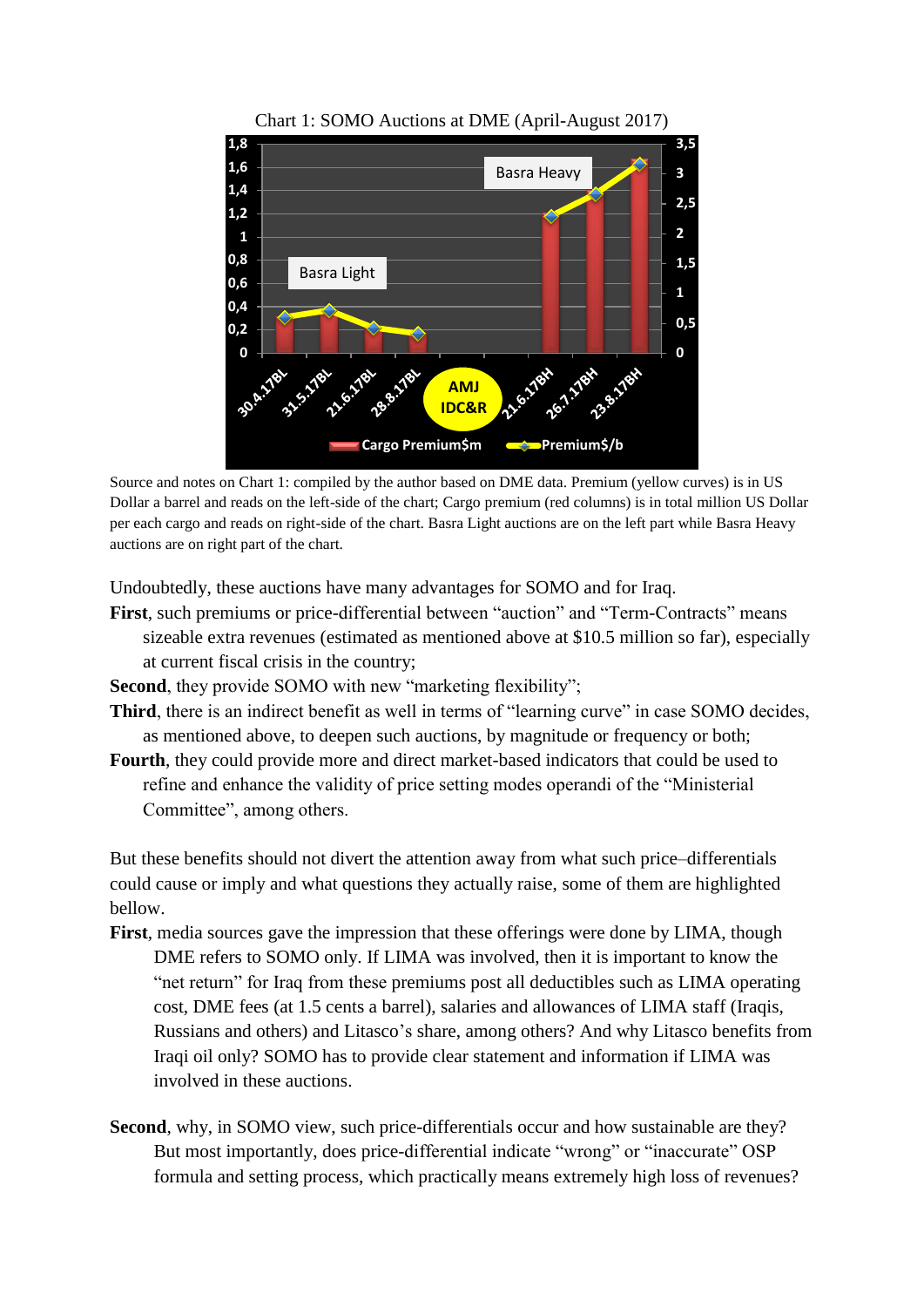And are "correction measures" possible to prevent loss of revenues, and if so why such measures have not been taken? Case in point that causes concerns and requires deep assessment by SOMO is the increasing magnitude of premium or price-differential of Basra Heavy cargos offered in June, July and August auctions from \$1.18/b to \$1.37/b and to \$1.63/b respectively (the yellow upward curve); but opposite pattern exist, since second auction of 31 May for Basra Light when it declines from 37Cents/b to 22Cents/b and to 17Cents/b for May, June and August auctions respectively (the yellow downward curve). Also, how could, or should, these premiums, be used to reexamine the validity of OSP formula and adjust it accordingly?

- **Third**, do auctioned shipments adhere to the same conditions applied to term-contracts by specifically should go to the destine refineries in the Asian market and use vesseltracking technologies accordingly, or they could be sold to "oil traders", against SOMO's declared marketing and contracting practices? And why the names and nationalities of the auctioned buyers are not disclosed?
- **Fourth**, considering the fact that Iraq does not have spare production and export capacities, does SOMO' auction actually means SOMO is competing with itself? Could this competition eradicate SOMO's image and reputation in the eyes of its long standing IOBs through the usual term-contracts, which could also leads to risking market share? And, if such thing occurs what then are the practical measures to prevent such selfinflicting damages?
- **Fifth**, it is probably relevant to write a few words on DME oil auctions and SOMO's contribution in these auctions.

DME "Historical Data" indicates 10 auctions only within 20 months; the first was on 4 January 2016 and the last was on 28 August 2017 with a total of 16.6 million auctioned barrels. Two auctions, of one million barrel each, of "Oman Crude Oil Blend" were in 2016 while the rest auctioned in the first eight months of 2017.

For the entire 20 months (January 2016-August 2017) SOMO counts for 7 of the 10 auctions with 14 of the 16.6 million barrels. The importance of SOMO' auction became the dominant in 2017; it has 7 of 8 auctions with 14 of 14.6 million barrels. The above clearly indicates that DME auction is becoming increasingly dependent on SOMO offering. And this raises questions on why other Gulf producers are absent from DME auctions? Do they auction somewhere else or they do not auction at all? If other Gulf producers do not auction, why does SOMO?

**Finally**, LIMA Energy actions, if it was actually involved, focused so far on auctioning cargos of Basra crudes; but this could not be the main or only function of this new joint venture.

SOMO DG was reportedly said, "The plan is to build Lima from a marketer into fullservice trader of both crude and products" and "transfer SOMO from marketing to trading its oil."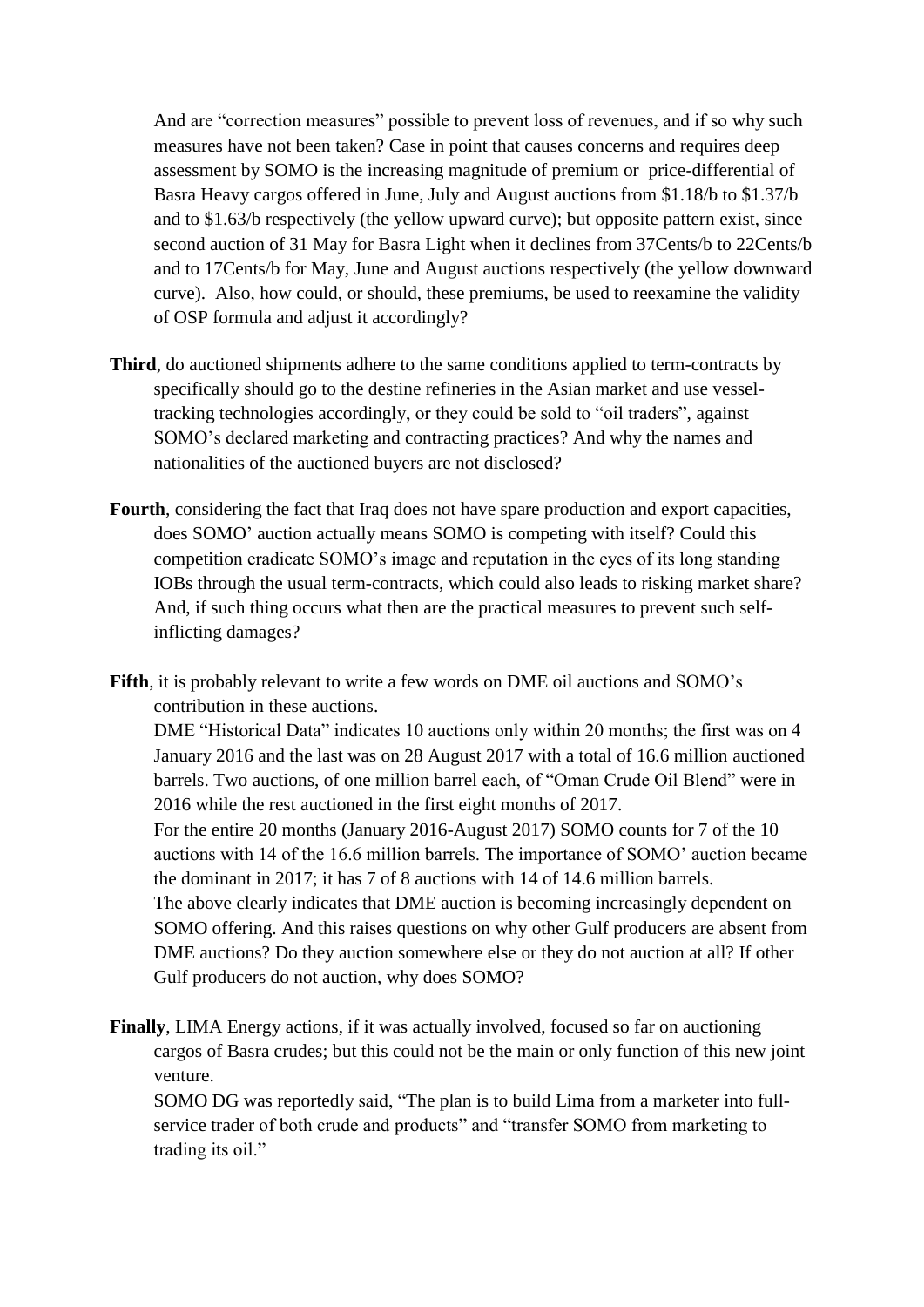This shift in SOMO' functions from "marketing" of to "trading" in crude oil carries with it all the known risks (and gambling) and uncertainties associated with oil trading and, accordingly, it should take necessary measures to mitigate them. The questions then, should a state company pursue risk-taking activities and thus put the entire country in jeopardy? Also should the company pay high cost to insure against trading risks? But the fundamental question remains whether this state company, i.e. SOMO, is legally and constitutionally authorized to do so? This takes me to address the third development below.

## **3- Contemplating Oil Hedging**

According to what SOMO DG has reportedly stated, "Iraq is interested in creating an oil price hedging program that would lock in prices for future trades far in advance." Should Iraq entertain oil hedging?

Hedging business is among the known financial derivatives especially in the US economy. Though it basically looks like insurance against risks, in reality it is much more complex than that. There are different types of "hedging": oil and non-oil more; for oil hedging there are "sovereign" and "corporate/commercial" oil hedging, and when it comes to sovereign oil hedging it becomes even more complex, highly secretive and involves a few big known international banks.

Business and financial sources indicate to only two countries involved in sovereign oil hedging: Mexico and Ecuador. The first had many acclaimed "successful" cases while the second, has one failed case with heavy political price.

Briefly, the "successful" Mexican sovereign oil hedging shows that from 2001 to 2017 the country hedges generated \$14.1 billion in gains; Mexico also had to pay out \$11.7 billion in fees to banks, to brokers and, for 2017, to the trading unit of Royal Dutch Shell, the first nonbank to join the hedge. So who benefited more Mexico or the banks? Under hedging terms, "gains" mean actual oil prices were higher than the "locked in" oil prices of the "locked" volume of oil, and thus the gains are shared between Mexico and the involved banks and brokers.

The above amounts clearly indicate a gain-split of 17% and 83% for Mexico and the banks respectively. Looking at the matter from different angle one could argue that had Mexico did not hedge it could have gained the entire \$14.1 billion for itself only!

Therefore, the intriguing questions remain why Mexico keeps on oil hedging despite such apparent "foregone revenues"? Why these hedges were praised as "successful" examples? And why the international banks keep close eyes, encourage and maintain full secrecy on Mexican oil hedging?

Ecuador oil hedging of 1993, is a case study in how an oil hedge gone wrong cost the country \$16 million; paid to the international banks in hedging fees and for the swap, with absolutely nothing in return for Ecuador. Apparently, that caused a political storm and Ecuadorean lawmakers appointed a special committee to investigate allegations of corruption against several officials involved in the hedge.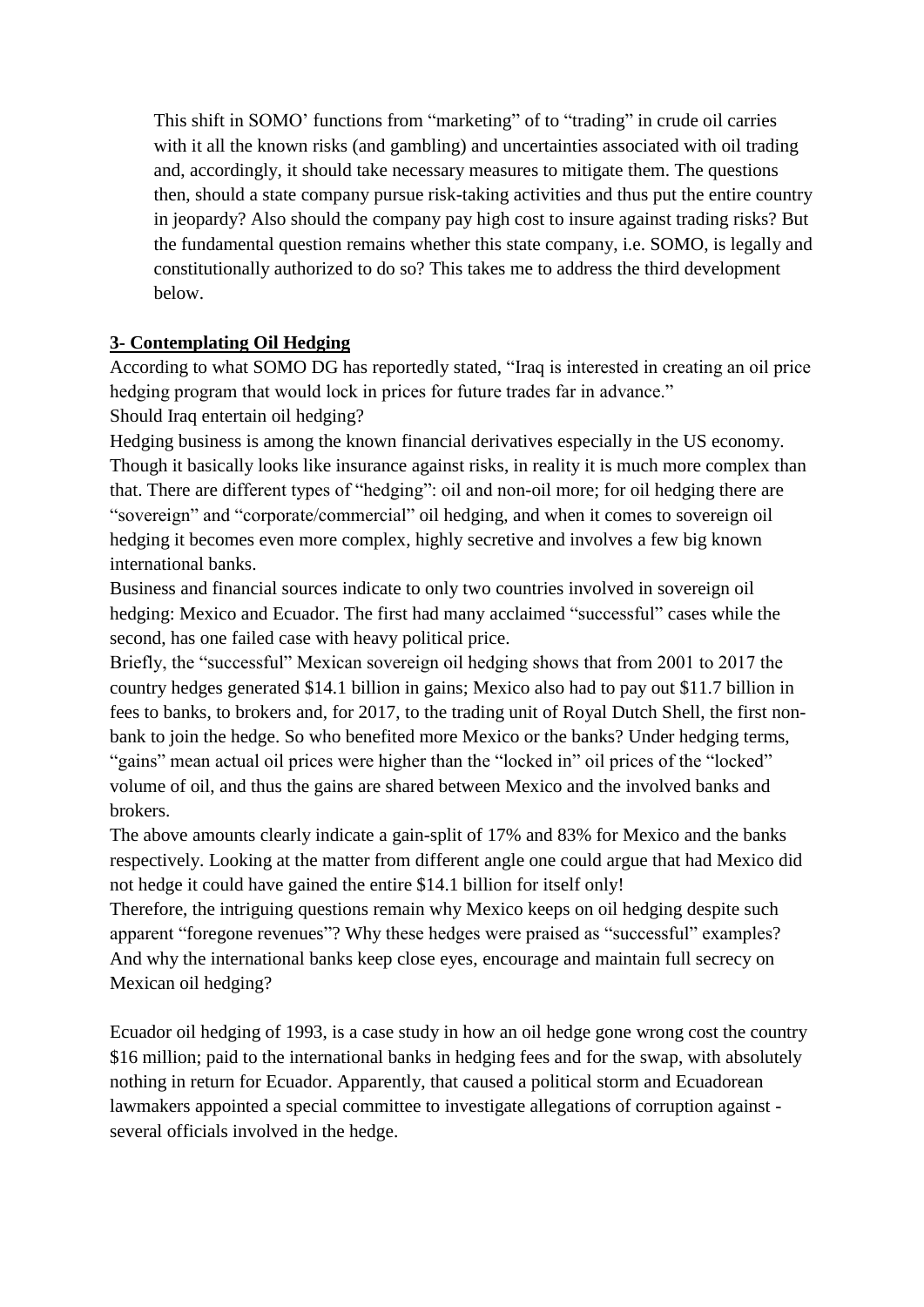Based on the above, in my humble view, Iraq authorities (the government, the Ministries of Finance and Oil and SOMO) need to be extremely cautious when considering any hedging option, and preferably they should not consider such options at all. Both cases of sovereign oil hedges of Mexico and Ecuador clearly indicate that, in success or failure, it is only the international banks that actually benefit from sovereign oil hedges.

Fiscal and political cost of sovereign oil hedging are rather high in either case, and thus it should be avoided; when the country in a midst of severe fiscal crisis it is definitely not the time for experimenting in risk taking adventures or gambling in the country's meager revenues!

### **4- Changing "marker crude" in the pricing formula for Asian market**

SOMO has, in a letter dated 20 August, informed its customers that it plans to switch its price benchmark for Basra crude in Asia to Dubai Mercantile Exchange-DME Oman futures from January 2018, dropping the average of S&P Global Platt's' Oman-Dubai quotes as their benchmark for decades. The new formula uses DME Oman contract two months before the cargoes are scheduled to load. SOMO asked its clients for feedback by end August.

At the outset, neither SOMO nor the Ministry posted on their websites or communicated through the usual press release the text of the above mentioned letter. SOMO's Energy News Brief (nr.61 issued 24 August 2017) made no reference to that letter or any of its contents. In his recent email to Reuters dated 28 August, SOMO DG was reportedly said the matter is still in internal discussion and final position will be announced in due time.

The announcement received mixed reactions; some praise it, some expressed skepticism and some suggest SOMO to improve it deliveries instead. For refiners and International Oil Buyers-IOBs, many issues surfaced on the consequences of the proposed shift. Some of the raised concerns are related to hedging cost; to time gap between notification and actual loading of cargos; improvement of loading schedule; price comparative with other Gulf producers that keep using Platt's Oman-Dubai quotes, among others.

For Iraq's interest, it is vital for SOMO to address and answer a set of why, what, what-if, and how questions; why it made this move now, what are the possible consequences and, in case of backfire, how it mitigates them.

The consequences, positive or negative, resulting from this change in Basra pricing formula should be assessed thoroughly and objectively taking into consideration the following facts and circumstances:

- **First**, with exports from NOC/ Kirkuk at standstill, most of Iraq oil export goes to the Asian market;
- Second, there is a high degree of competitiveness to maintain and consolidate market share not only by other Gulf producers but also with Russian benchmark crude- Urals;
- **Third**, the price-differential of DME Oman futures vs. Dubai Platt's shows abnormal volatility as demonstrated in the following chart 2.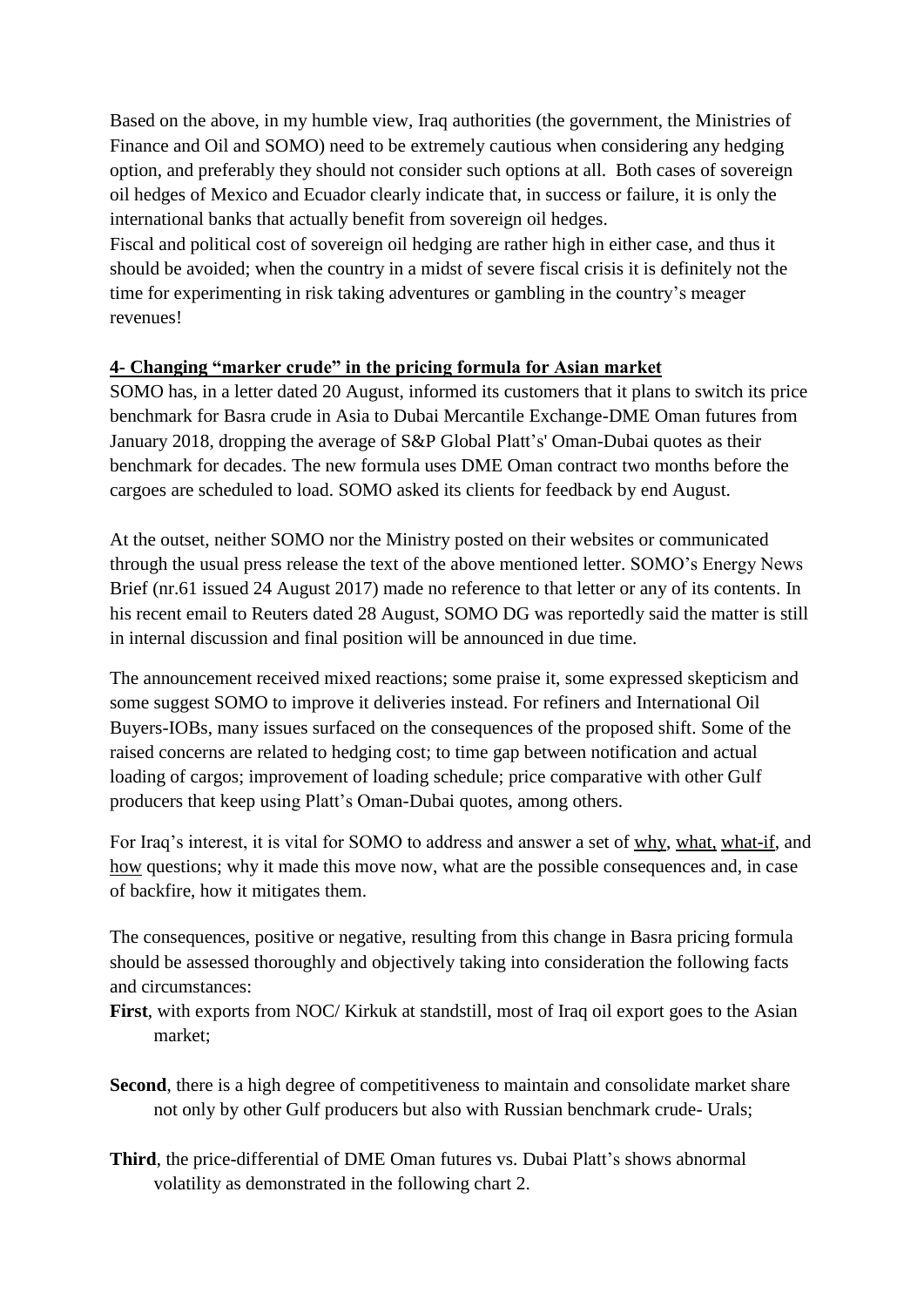

Chart 2: DME Oman futures vs. Dubai Platt's in four trading days (\$/b)

Source & notes for Chart 2: Author compilation based on DME, "DME Exchange Products" for the stated trading days 28 to 31 August 2017.

These price differentials during the last four DME trading days in August show huge margins in both magnitude and trend. Needless to say that, due to averaging effect, DME Oman futures (the new SOMO crude marker) compared to average Oman+Dubai Platt's (former SOMO crude markers) is slightly lower for each of the four curves.

The big jump in price differentials on 31 August trading could be interpreted as Hurricane Harvey (USA) or Eid Al-Adha holiday (UAE) effects or both.

The questions here are related to what SOMO has communicated to its clients that the new formula uses DME Oman contract two months before the cargoes are scheduled to load. Obviously, there are three bases that could be used for setting the formula:

- 1-The specific day of loading compared with 60 days earlier. This base of calculation faces three problems: the number of monthly calendar days; weekend closing as DME is usually closed on Saturdays and Sundays and Holiday closing such as the latest Eid Al-Adha;
- 2- The specific day of loading compared with corresponding week average two months earlier;
- 3- The specific day of loading compared with corresponding month average two months earlier.

Under the lights of the price differentials exhibited in chart 2 above, these three bases of calculation could result in very significant variations for Iraq (October) export revenues from the Asian market, which as stated earlier, takes most of Iraqi oil exports.

Thus, this is not a simple, but very important one with serious financial consequences and this is why SOMO must be fully transparent regarding practical matters relating to this change of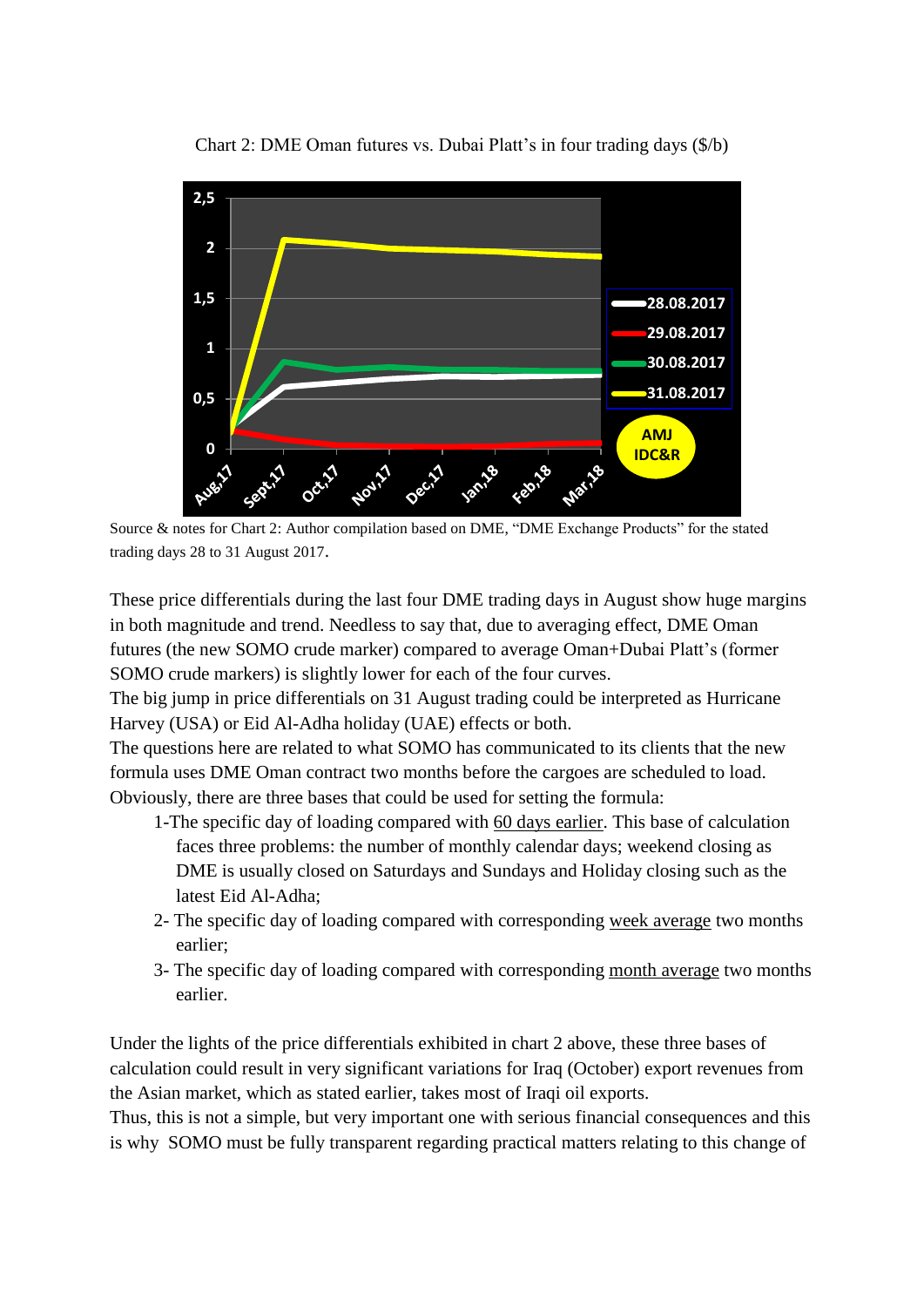the marker crude, why it is good for Iraq and what if DME Oman futures vs average Oman+Dubai Platt's reverse direction.

Each of the above addressed four issues has its own complexities let be institutional, constitutional, legal premises on one side; and should have economic feasibility with sufficient considerations to various risks, vulnerabilities and uncertainties on the other side.

### **SOMO's Transformation, Power Play and Transparency Considerations**

The above discussion brings to the fore of the debate SOMO status and prospects. **First**, though SOMO is, legally, a public (State-owned) company registered under Public

- Company Law 22 of 1997 (and its amendments) in reality it is much more than just a public company. SOMO generates almost all export revenues and what all that implies for the trade balance, for balance of payments, for the annual budget and, broadly, for the national economy.
- **Second**, SOMO is the only Iraqi formal entity that has, or should have, deep and thorough knowledge of the practically daily international price for Iraqi oil and its market destinations and contractual modalities; it is the knowledge center and "think-tank" on these issues.
- **Third**, resulting from the above, SOMO acquires unique power through three interrelated venues: financial power (revenue generation), prices (power of knowledge) and marketing contractual modalities (power of contracting).
- Four, these "powers" are surely decisive in the "decision making" (a process), which provide the necessary foundations for "decision taking" (an event) by SOMO's Ministerial Committee".

Therefore and to protect SOMO and its staff, it is constitutionally, logically, economically and practically wrong and deceptive to argue or consider, when discussing any of the above mentioned four issues, as "company matters"; they are not.

This is not peculiar to Iraq; rather it is an international phenomenon because power is tempting and thus could be "used ethically" or "unethically abused". Enlightened professionals are, or should be, familiar with the saying, "power corrupts, absolute power corrupt absolutely". Moreover, the discourse of the "Agency Theory" sheds lights and provides insightful thoughts on why and how the concentration of powers in state-owned companies, especially in the petroleum sector, creates an enabling-environment for wrongdoing, financial irregularities and corruption.

To counter these tendencies a series of preventive, deterring and punitive measures are becoming essential components of good governance and adopted by many countries, organizations and entities world-wide.

Transparency, which is the core of good governance in the extractive industry, should be Comprehensive, Regular and Timely.

Recently, voices questioning and concerning SOMO appeared domestically, and seemingly gaining momentum. A Kurdish parliamentarian labeled SOMO as "closed castle" prompted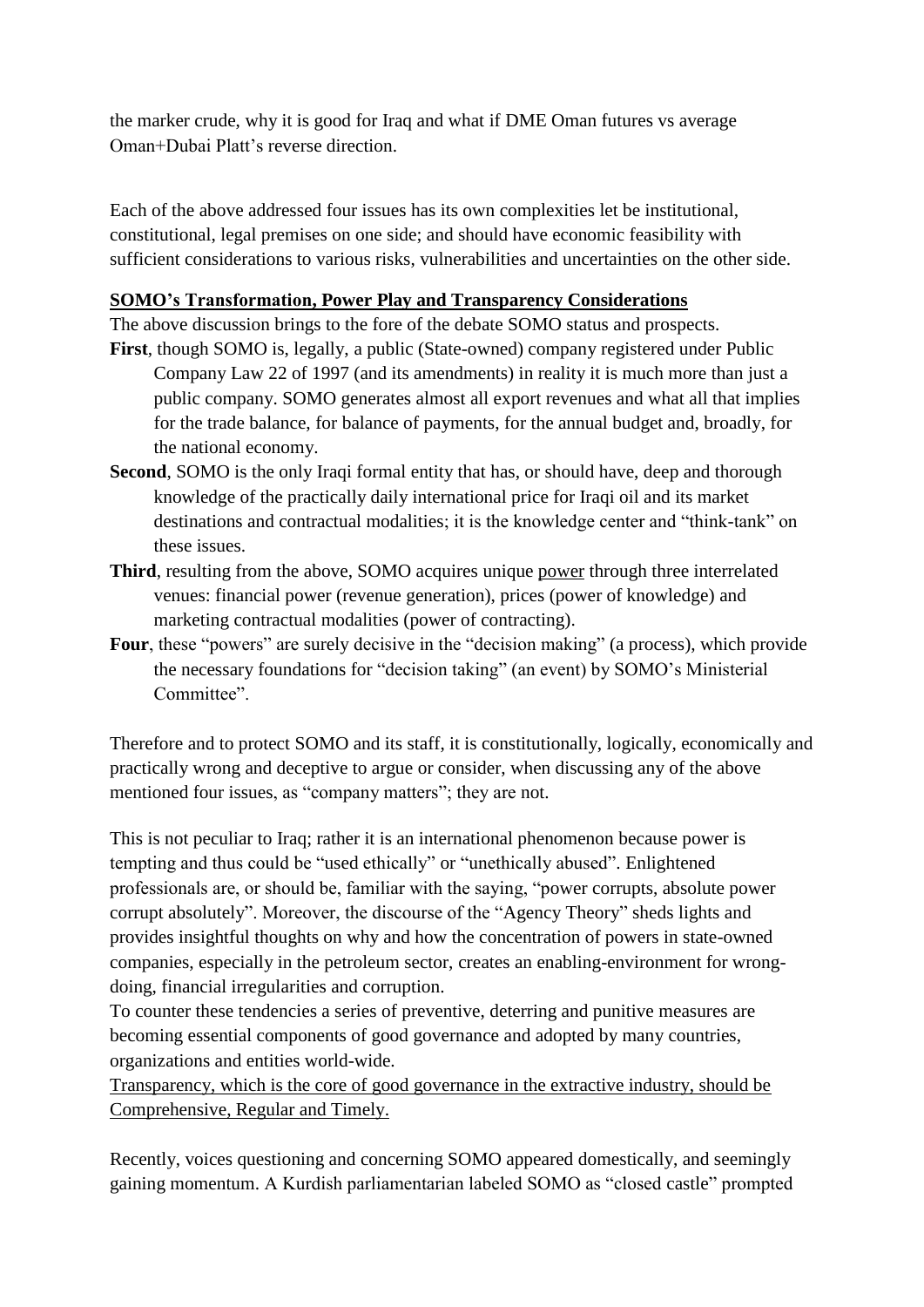SOMO to first issue a statement on 22 August refuting his raised claims and then convened a quick press conference on 23 August. More recent, 3 September, elaborated accusations came from Oil and Gas Committee of the Basra Provincial Council.

Objectively, fairly and based on MAR archive and documentation and the following facts, it is accurate to affirm that **SOMO has been transparent for some issues, non-transparent in most of its activities**.

It has been transparent with regards to the "monthly exports of crude oil and revenues" as it usually provide preliminary data at the beginning of the month and final data on the  $25<sup>th</sup>$  of the month covering previous month; in the final data it provides names and nationalities of International Oil Buyers-IOBs; and more details through IEITI annual reports, which usually cover two years, and now one year, back. Also, SOMO provides, occasionally though, brief statement on the price setting "Ministerial Committee".

Apart from the above, SOMO is, regrettably, non-transparent on many and important matters some of which are summarized below:

- 1-The monthly exports disclosure does not indicate volume, value and prices per each IOB and does not provide the market destinations;
- 2-The monthly decision by price setting Ministerial Committee are not disclosed (on the websites of SOMO or the Ministry) regularly and not in full; it does not provide the values of the parameters of each market formula, especially the adopted price for the marker crude; it does not provide explanation for the given premium or surcharge and does not clarifies the premises for such decisions; it provides no market share monitoring;
- 3- SOMO does not specify the quarterly volumes, values and prices of crude designated as "payment in kind" to IOCs for cost recovery and remuneration fees in relation to concluded service contracts;
- 4- The company is responsible also for export of all petroleum products (except fuel oil which is assigned to the Iraqi Oil Tankers Company-IOTC! But also not disclosed), yet it never disclosed the volumes, values and prices of these products.
- 5- Similarly, SOMO is responsible for the imports of all petroleum products, but again never provide any information on these imports, which according to recent statement by the Minister of Oil average at \$2billion a year;
- 6- In its export monthly reports SOMO does not provide any data or summary on the third party verifiers at oil terminals, which is responsible to calibrates meters and to endorses oil quantities loaded onto vessels;
- 7- SOMO did not explain the alarming increase in the occurrence and cost of "demurrage" it pays since 2014, as I repeatedly highlighted in my assessment of IEITI annual reports; and this raises issues of loading scheduling and operation efficiency and effectiveness;
- 8- SOMO (and DME) only mentions the premiums over the OSPs relating to the seven auctions. But it did not disclose these OSPs;
- 9- Finally, SOMO is not transparent enough with regards to these four new developments or initiatives, particularly when these initiatives are considered part of SOMO transformation process.

#### **Concluding remarks and suggestions**